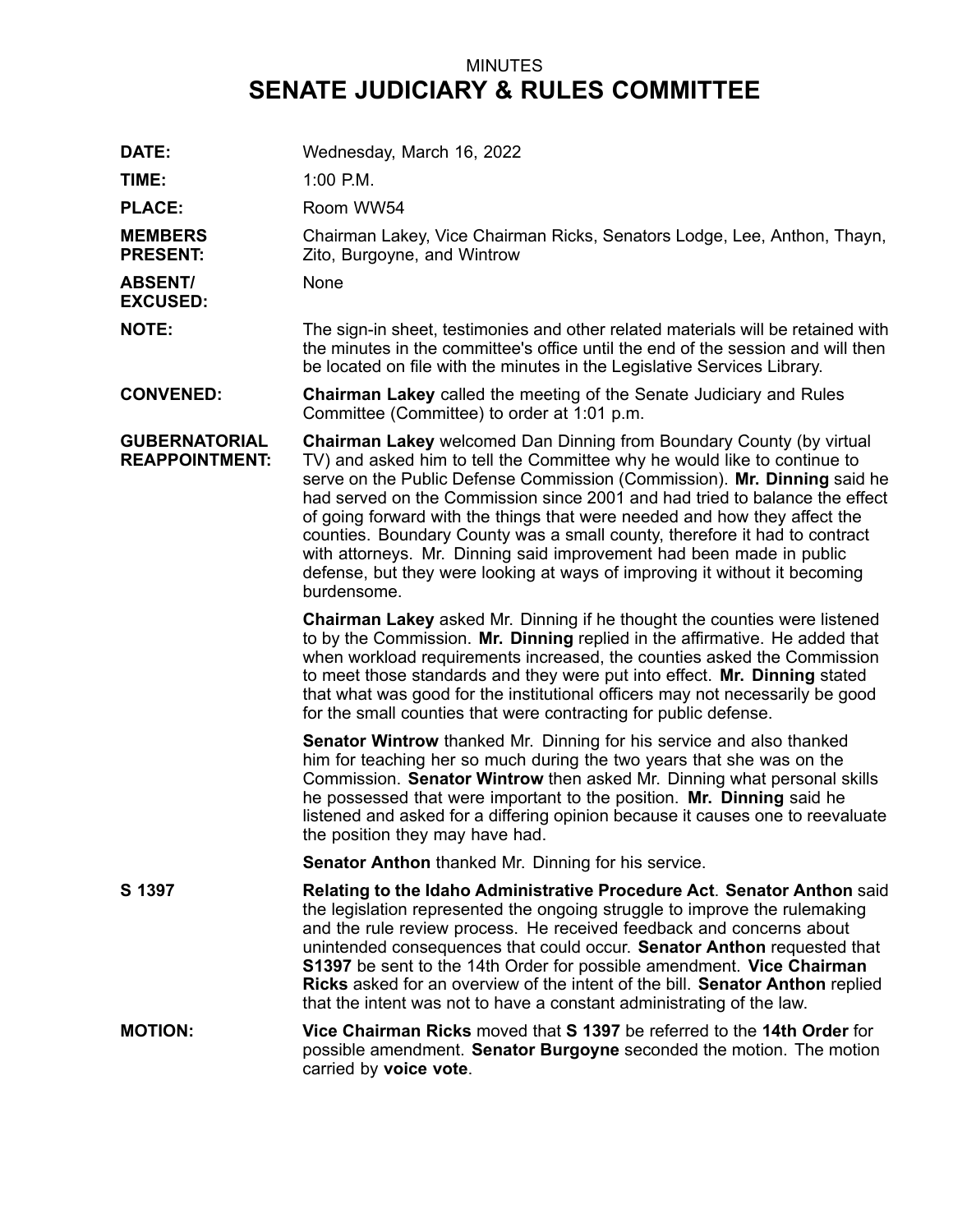| H 629             | Relating to the Idaho Administrative Procedures Act. Senator Lee said<br>the legislation deals with how administrative hearings can be improved in our<br>state to create transparency and fairness for our citizens. The question before<br>the Committee is whether the remaining risk of bias is compelling enough to<br>change the current system. The Office of Performance Evaluations (OPE)<br>report indicated there were a number of areas specifically at risk.                                                                                                                                                                                                                                                                                               |
|-------------------|-------------------------------------------------------------------------------------------------------------------------------------------------------------------------------------------------------------------------------------------------------------------------------------------------------------------------------------------------------------------------------------------------------------------------------------------------------------------------------------------------------------------------------------------------------------------------------------------------------------------------------------------------------------------------------------------------------------------------------------------------------------------------|
| <b>TESTIMONY:</b> | Brian McCauley, Chairman, Region 4, Idaho Foster Care Citizen's Review<br>Panel, said he was not speaking as a representative, but for himself. He<br>shared an instance where the law was violated at a hearing. He appealed,<br>but again, he was in front of the same seven people who had made the first<br>decision. Mr. McCauley said an external third party administrative hearing<br>would bring tremendous benefit to helping find and determine what is the<br>best interest of children.                                                                                                                                                                                                                                                                    |
|                   | <b>Senator Wintrow</b> said she appreciated the persistence and leadership of Mr.<br>McCauley in the foster care program.                                                                                                                                                                                                                                                                                                                                                                                                                                                                                                                                                                                                                                               |
|                   | Representative Caroline Troy, cosponsor of H 629, shared a letter (see<br>Attachment 1) from Katherine Miller, a veterinarian in Moscow. She had<br>an experience of being informed, by letter, she was out of compliance and<br>would be fined and have her license suspended. After \$20,000 in attorney<br>fees and trying to explain her situation she gave up. The hearing was unfair<br>and very biased.                                                                                                                                                                                                                                                                                                                                                          |
|                   | <b>Representative Troy</b> said agencies have the option to be the hearing officer<br>or to contract out for one. The Attorney General's office was closely aligned<br>with agencies with which they were assigned to work. This complicated the<br>chance to have a fair resolution. The OPE study reached out to 13 officials<br>and there were some who felt like the bias was built in. The new structure<br>would be built so the bias could not exist.                                                                                                                                                                                                                                                                                                            |
|                   | Andy Snook, standing in for Brian Kane with the Attorney General's office,<br>said they appreciate the efforts of Representative Troy and Senator Lee and<br>were supportive of an administrative hearing system that affords due process.<br>Mr. Snook said H 629 does not solve the underlying concern, which was the<br>decisions made by those with the authority to make decisions. He asked that<br>the amendments to be considered carve out the Department of Health and<br>Welfare, which in turn would leave the fair hearings unit in place.                                                                                                                                                                                                                 |
| <b>MOTION:</b>    | Senator Anthon moved to send H 629 to the floor with a do pass<br>recommendation. Senator Wintrow seconded the motion. The motion<br>carried by voice vote.                                                                                                                                                                                                                                                                                                                                                                                                                                                                                                                                                                                                             |
| H 621             | Relating to Public Records Senator Woodward stated this legislation is a<br>proposal pertaining to the Public Records Act. H 621 would add an additional<br>exemption for cybersecurity records relating to the nature, location or function<br>of cybersecurity devices, programs or systems. The focus is on those<br>systems designed to protect computer information, information technology<br>or communication systems against terrorists or other attacks. One added<br>chapter would authorize a reason for an executive session in a public meeting.<br>Many government computer systems hold personal identifiable information<br>and it is important to protect their identities. Minimizing the risk of a breach<br>was a method of protecting secure data. |